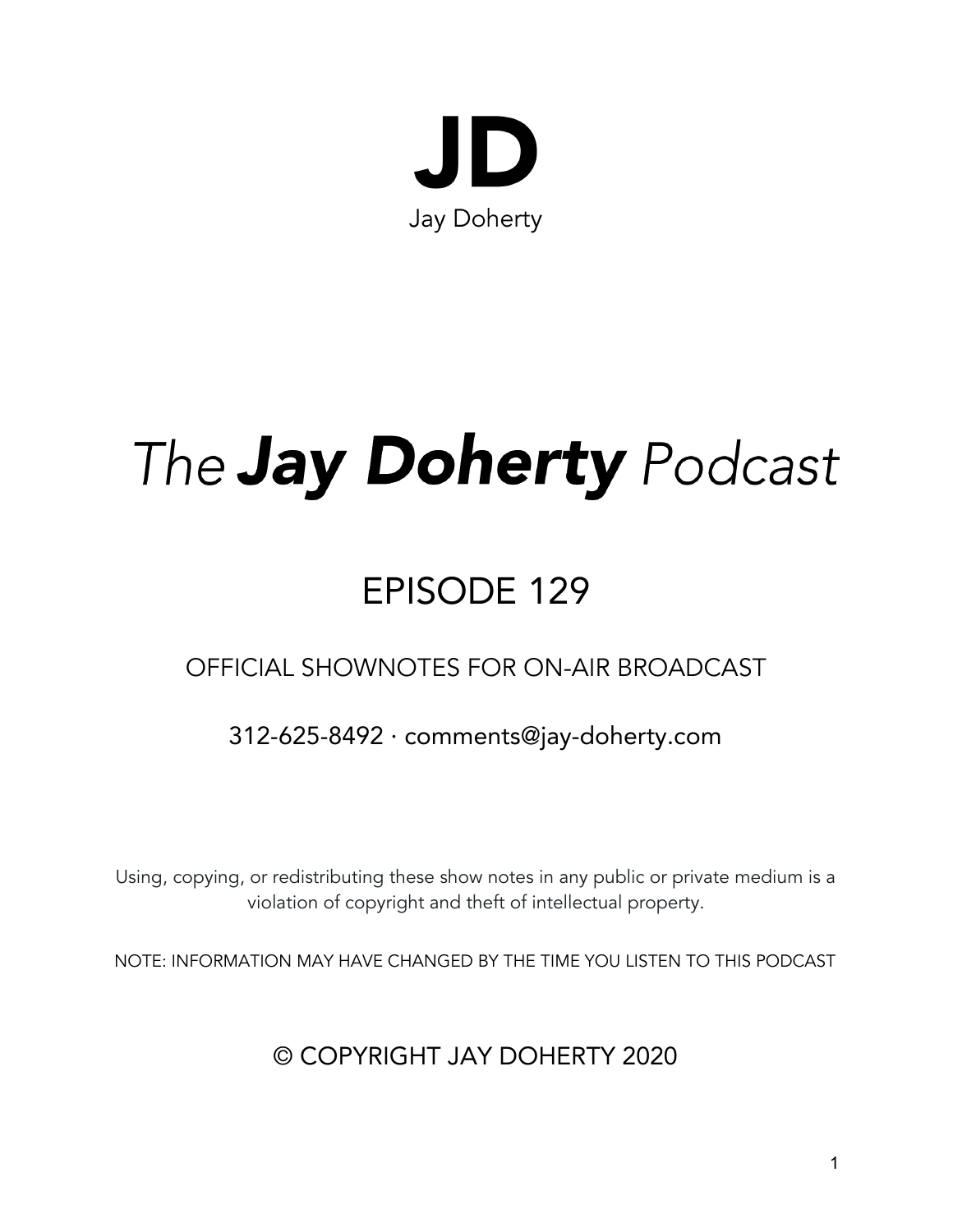Official Show Notes for On-Air Broadcast

Today's Show: 12:00 PM to 1:00 PM  $S$  ponsored: JDRC **Politics** 

--

Today on The Jay Doherty Podcast:

The Stimulus has passed The Senate. In a time of much-needed relief after days of negotiations, the Coronavirus Stimulus bill is projected to pass through The House, and cash will soon be distributed to Americans who need it most. Costing upwards of two trillion dollars, this spending bill is the largest the world has ever seen… but Congress did not achieve such a feat without usual discourse… So how did both sides overcome their hurdling partisanship in order to compromise on a deal that ended up costing double what original numbers suggested?

Also, my advice to you about The President: don't listen to him. After being wrong in the past, misleading in the present, and likely mendacious in the future, it is just better to listen to the experts; all of whom contradict him on almost every single issue. Who are these experts, what are they saying, and is there anyone worth listening to in the Executive branch right now? The answer is yes… but who?

We'll answer all of that and more on episode 129 of The Jay Doherty Podcast.

--

## COVID-19 Coronavirus

#### THE MOST IMPORTANT THING IS TO STAY INSIDE AND TO NOT SPREAD THE VIRUS!

Also, a compelling case to wash your hands can be found in The Atlantic [here](https://www.theatlantic.com/science/archive/2020/03/biography-new-coronavirus/608338/).

#### NUMBERS UPDATE

- Johns [Hopkins](https://jay-doherty.com/coronavirusmap/) Map
- U.S. [Experiences](https://www.cnn.com/2020/03/25/health/coronavirus-state-actions-wednesday/index.html) most deadly day so far in terms of the duration of Coronavirus
- [NYC](https://www.nytimes.com/2020/03/22/nyregion/Coronavirus-new-York-epicenter.html) now a regional [epicenter](https://www.nytimes.com/2020/03/22/nyregion/Coronavirus-new-York-epicenter.html) of [COVID-19,](https://www.nytimes.com/2020/03/22/nyregion/Coronavirus-new-York-epicenter.html) writes Jesse McKinley in NYT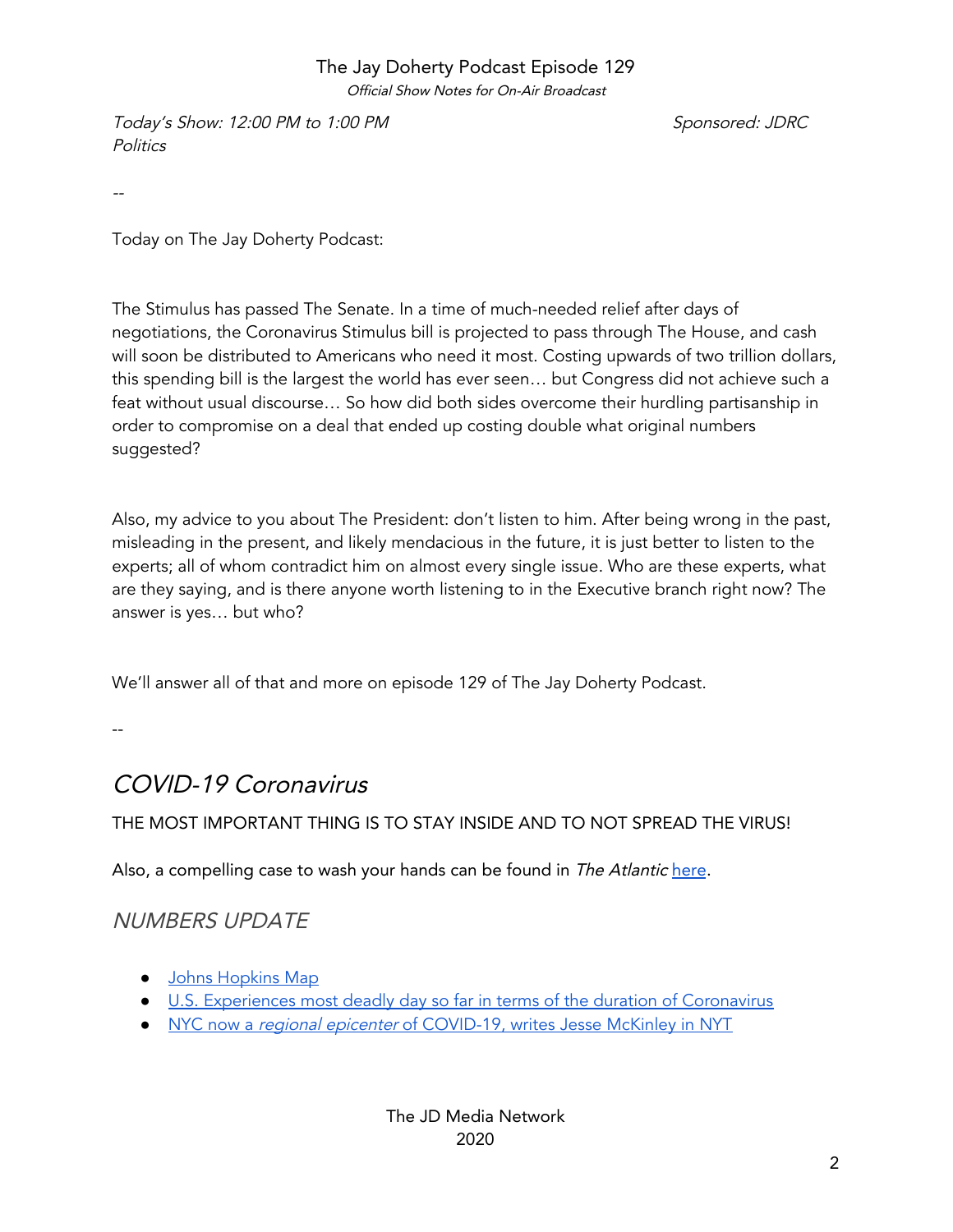#### The Jay Doherty Podcast Episode 129 Official Show Notes for On-Air Broadcast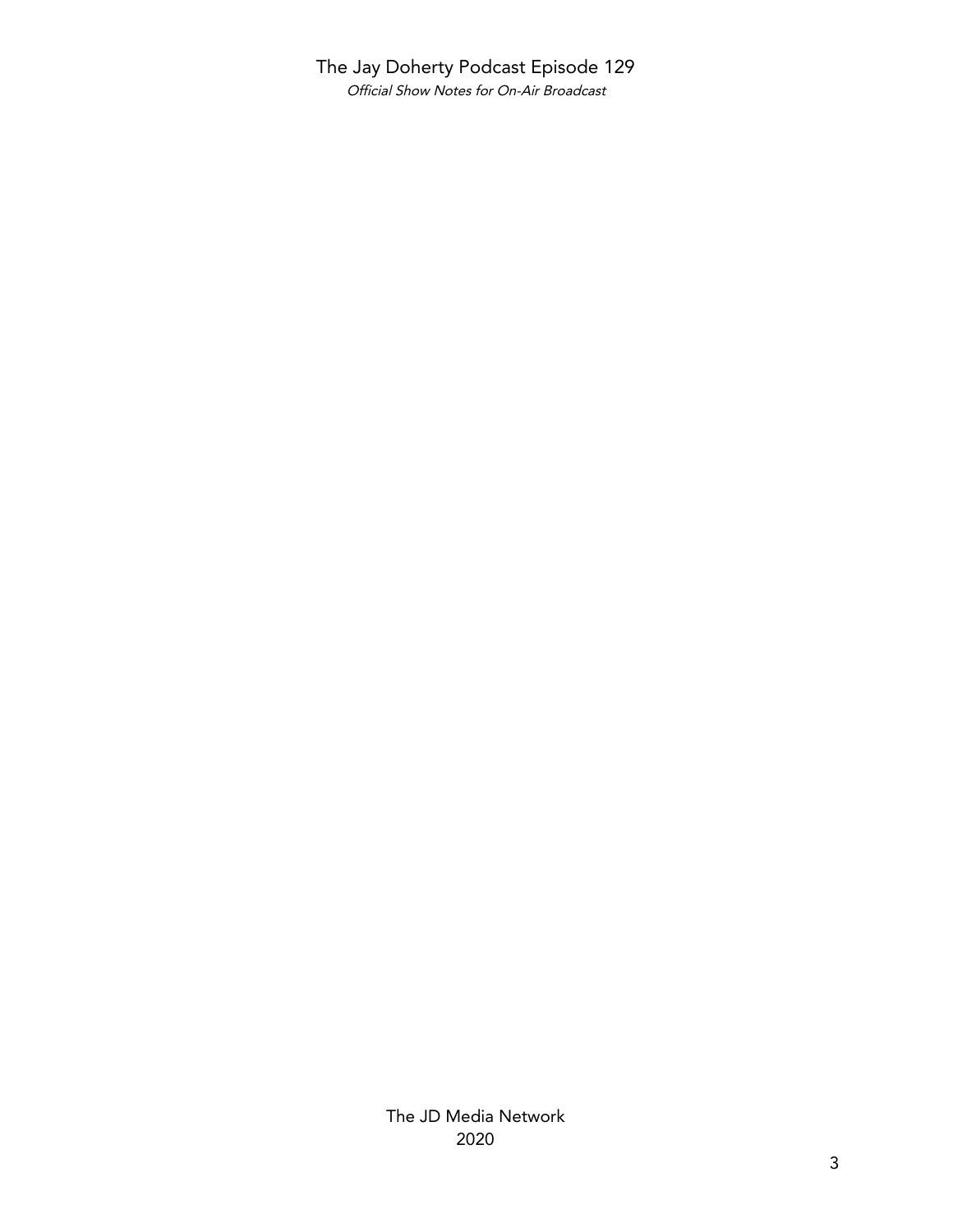#### The Jay Doherty Podcast Episode 129 Official Show Notes for On-Air Broadcast

#### THE BILL HAS PASSED!

After a slew of purposeless, long, almost always time-wasting, but necessary negotiations, both Democrats and Republicans have come to a consensus about a COVID-19 Economic Stimulus Package. The purpose of this package overall is to provide financial aid to struggling Americans during this time of both medical and fiscal hardship.

Mitch McConell announced the passage on the floor at about 1:30 yesterday morning… so a long couple of days for congress. Here is McConell... MCCONELL 1.

As I talked about on episode 128 of The Jay Doherty Podcast, Republicans initially went into this bill with a one-trillion dollar plan partitioned into four simple parts. Mitch McConell provided a canvas for Chuck Schumer to paint on, and it seems that they've reached a compromise… at least in Schumer's mind. He went on CNN's New Day and talked with John Berman about how the refreshed bill is more people-focused, and not as corporation-heavy. SCHUMER 1

Then, the bill was finalized in the Senate… and the votes were unanimous… VOTE 1

After the bill was passed, and this was at about midnight in Washington, Mitch McConell said that the passing of the bill was a big [accomplishment](https://www.washingtonpost.com/business/2020/03/26/senate-stimulus-bill-coronavirus-2-trillion-list-what-is-in-it/) for The Senate... MCCONELL 1.5

#### A Review:

Republicans said they wanted:

- \$500 Billion for cash payments to taxpayers
- \$300 Billion For small businesses
	- Less than 500 employees
- \$50 Billion in loans for airline industry
- \$150 Billion for other sectors

Democrats said they wanted:

- More money for taxpayers
- Increased support for hospitals and the medical field
- And added a slew of unrelated miscellany like climate provisions and all the rest
	- Just politics; Republicans would've done the exact same thing but it does not look good for House Leadership (or the Democratic Party Platform ) when there are thousands of people dying and millions projected to lose their jobs and Chuck Schumer is out their squawking about the MCCONELL 2. I think that banter does help push their political platform but in a time of crisis, things like these should be put on the backburner.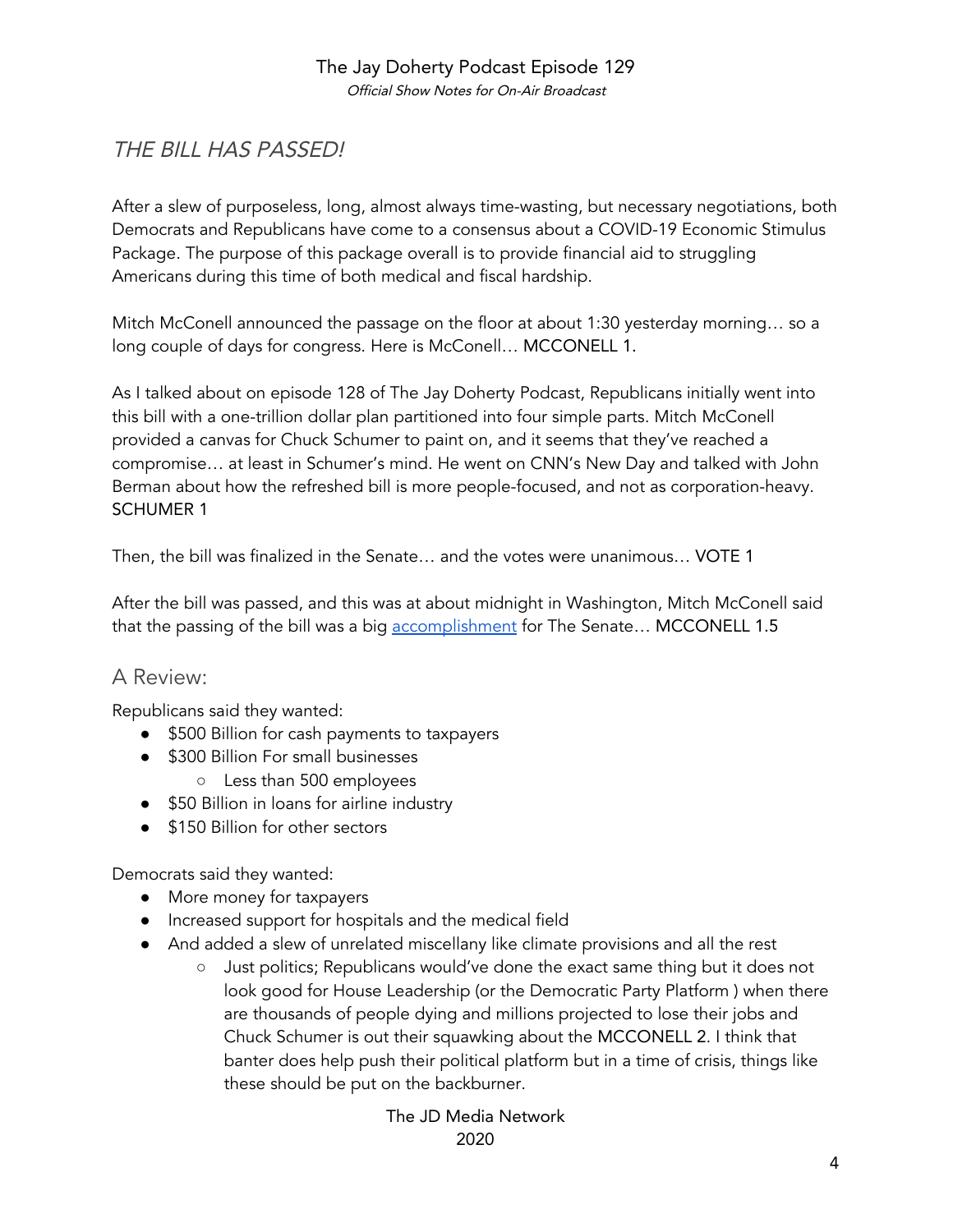Official Show Notes for On-Air Broadcast

Our review session has completed. Now let's move to the present…

## The Present Deal

First, I'd like to emphasize the ginormous scale of this bill... and POLITICO [does](https://www.politico.com/newsletters/politico-nightly-coronavirus-special-edition/2020/03/25/how-to-spend-2-trillion-488712) a nice job of going over just how [momentous](https://www.politico.com/newsletters/politico-nightly-coronavirus-special-edition/2020/03/25/how-to-spend-2-trillion-488712) this bill is in the history of the United States and the history of the [world](https://www.politico.com/newsletters/politico-nightly-coronavirus-special-edition/2020/03/25/how-to-spend-2-trillion-488712).

#### POLITICO says [first [paragraph\]](https://www.politico.com/newsletters/politico-nightly-coronavirus-special-edition/2020/03/25/how-to-spend-2-trillion-488712)

#### WAPO [Coverage](https://www.washingtonpost.com/business/2020/03/26/senate-stimulus-bill-coronavirus-2-trillion-list-what-is-in-it/)



Source: Committee for a Responsible Federal Budget

THE WASHINGTON POST

Last night, I did not know much about this bill when I was writing the show. Now, we do know that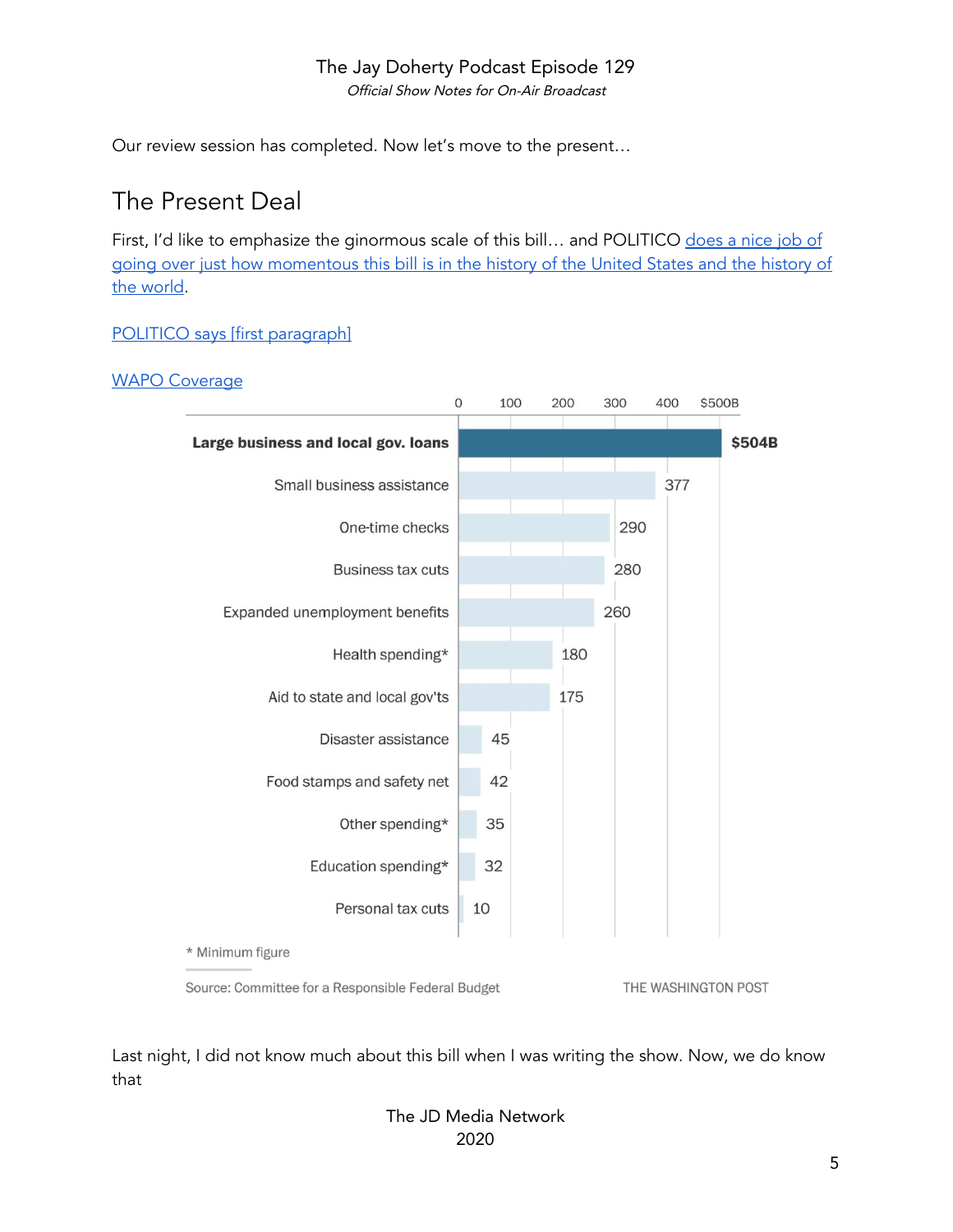Official Show Notes for On-Air Broadcast

- \$290 billion will be given directly to American individuals and families
	- *○* According to CNN's Manu Raju, Clare Foran, Ted [Barrett](https://www.cnn.com/2020/03/25/politics/stimulus-senate-action-coronavirus/index.html) and Kristin Wilson: "Under the plan as it was being negotiated, individuals who earn \$75,000 in adjusted gross income or less would get direct payments of \$1,200 each, with married couples earning up to \$150,000 receiving \$2,400 -- and an additional \$500 per each child. The payment would scale down by income, phasing out entirely at \$99,000 for singles and \$198,000 for couples without children."
	- The Republican proposal originally suggested that the government would give \$1200 for adults making under \$75,000, and for couples that make less than \$150,000 per year, \$500 for each child who fits under those same circumstances
	- As WAPO [reports,](https://www.washingtonpost.com/business/2020/03/26/senate-stimulus-bill-coronavirus-2-trillion-list-what-is-in-it/) "Eligibility for the benefit will be determined by a taxpayers' 2019 or 2018 tax returns. Critics have said tying eligibility to last year's tax returns could mean the benefit fails to reach those hit by the current downturn. Critics also have raised concerns that it would be difficult for the poor and homeless to receive the benefit."
		- The question that I find important is: what about single moms or dads? In all of the articles I've read it is presumed that you have two parents. So, what are the guidelines for those folks?
		- The only large-scale place I found that mentioned this provision was written by Howard [Gleckman](https://www.forbes.com/sites/howardgleckman/#59c5302c7417) of Forbes who [said](https://www.forbes.com/sites/howardgleckman/2020/03/23/direct-payments-in-coronavirus-stimulus-bill-are-well-targeted-to-lowand-middle-income-households/#367524016440) the regular \$150,000 cap for couples filing jointly would be adjusted to \$112,500 for single parents… so that is good to know
	- Regardless of the amounts, NBC News [reports](https://www.nbcnews.com/politics/congress/what-s-2-trillion-coronavirus-bill-here-s-how-it-n1168536) that "the payments are expected to be issued by the IRS through direct deposits and should be in Americans' bank accounts within weeks. But for those who do not have direct deposits set up with the IRS, it could take months for the government to mail checks."
	- This is where we really start to see the hurdles of procedure at large scale because, as millions are unemployed right now, and thousands are dying, the contents of this relief package aren't going anywhere any time soon…
		- Sec. of Treasury Steven Mnuchin said it is realistic to expect checks, or direct deposits, as many of them will end up being, to go out in about three weeks… MNUCHIN 1
- \$377 billion in loans for small business loans
	- Small businesses are defined as places who employ below 500 people
- \$260 billion in unemployment insurance benefits
	- *○* Catie Edmonson of The New York Times said [that:](https://www.nytimes.com/2020/03/25/us/politics/whats-in-coronavirus-stimulus-bill.html)"Lawmakers agreed to <sup>a</sup> significant expansion of unemployment benefits that would extend jobless insurance by 13 weeks and include <sup>a</sup> four-month enhancement of benefits. At the insistence of Democrats, the program was broadened to include freelancers, furloughed employees and <sup>g</sup>ig workers, such as Uber drivers."
- \$504 billion in loans for "distressed companies"; large business and local gov. loans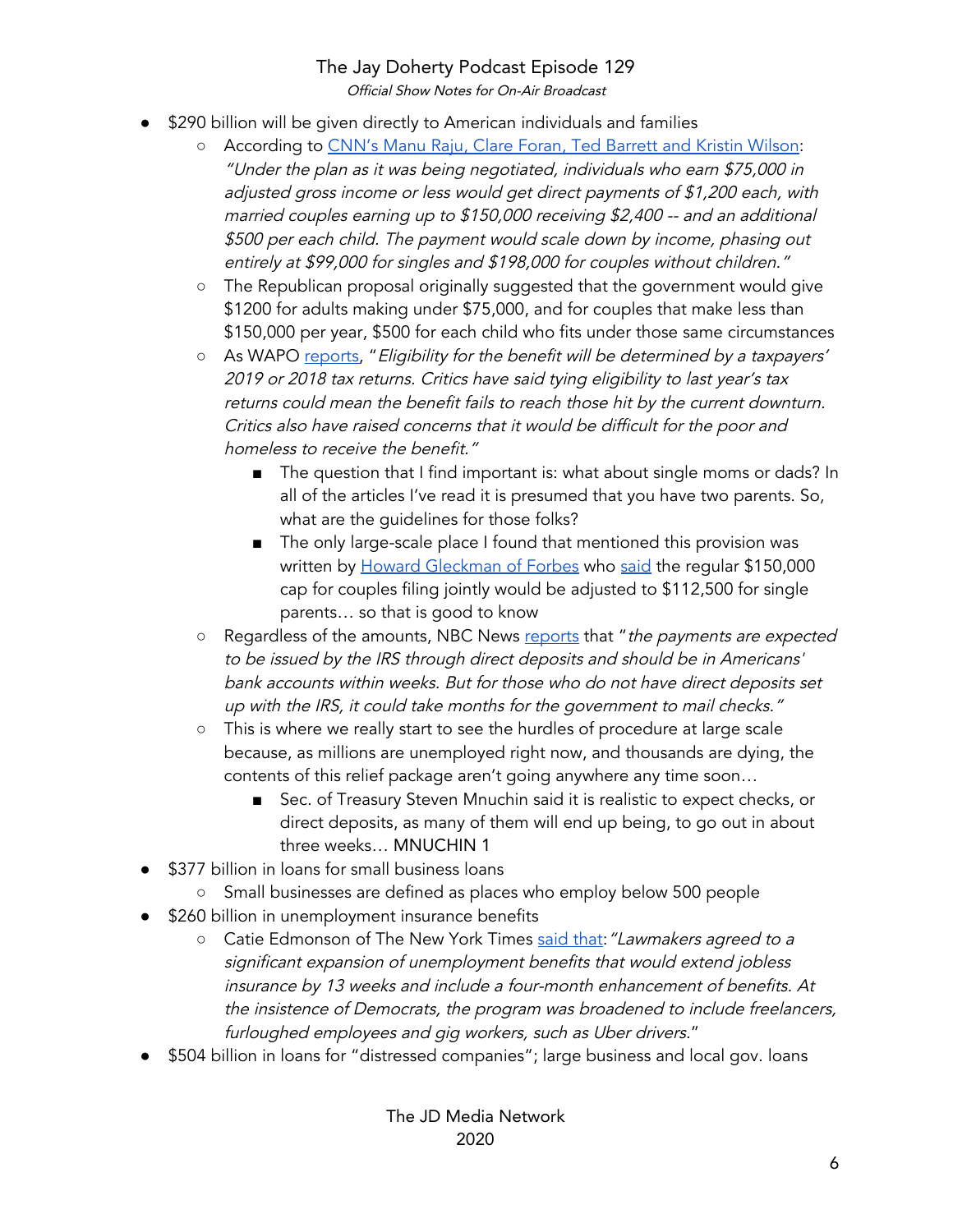Official Show Notes for On-Air Broadcast

- o This is where Republicans sandwiched themselves in the mix of this.... Disconcerting to see that, from what we know now, companies will be alloted double what checks would be given to Americans
- Now, I do not ignore the logic that: the purpose of those funds being given to those companies is to employ people so the money will trickle down to them
	- Well, under normal, and frankly utopian circumstances, that might work, but the factual reality is that we are in a crisis right now… and my advice to Congress when we are in a multifaceted crisis like this one… is to bypass the trickle.
	- That is not to say that I would ignore "distressed companies" on a fiscal level because the short term losses of those companies could impact a much higher number of everyday Americans in the future… but again, that requires a lot of presumptive givens in order to make it work… so I plead once more, Congress, to bypass the trickle.
- o The New York Times [says](https://www.nytimes.com/2020/03/25/us/politics/whats-in-coronavirus-stimulus-bill.html):
	- Loans for distressed companies would come from a \$425 billion fund controlled by the Federal Reserve, and an additional \$75 billion would be available for industry-specific loans — including to airlines and hotels.
	- As The Washington Post [reports,](https://www.washingtonpost.com/business/2020/03/25/trump-senate-coronavirus-economic-stimulus-2-trillion/) "passenger airlines would qualify for \$25 billion in loans and certain other quarantees and could have access to \$25 billion in things like grants, which might not have to be repaid"
	- *■* The creation of the Federal Reserve fund was one of the chief sticking points in the negotiations, as grim memories of the <sup>2008</sup> Wall Street bailout — which activists in both parties came to regard as <sup>a</sup> flawed program that benefited rich corporations at the expense of American workers — hung over the negotiations. Democrats successfully pressed for immediate disclosure of the recipients and stronger oversight, including installing an inspector general and congressionally appointed board to monitor it. Companies that benefit could not engage in stock buybacks while they received government assistance, and for an additional year after that.
		- If you ask me, those three paragraphs sound like a lot of strings attatched for businesses who are going to be receiving this money… and that is probably where the Democrats were able to contribute to the bill… because, if you remember, Chuck Schumer was on The Senate floor criticizing Mitch McConell for having too many "strings attached" as it relates to the financial aid of these "distressed" enterprises. Here's Chuck Schumer in the days leading up to the passage of this bill… SCHUMER 2.
- **●** The Kicker: No loans for Trump, his businesses, or Government Employees
	- **○** NYT: Democrats also secured <sup>a</sup> provision ensuring that Trump family businesses — or those of any other senior government officials — cannot receive loan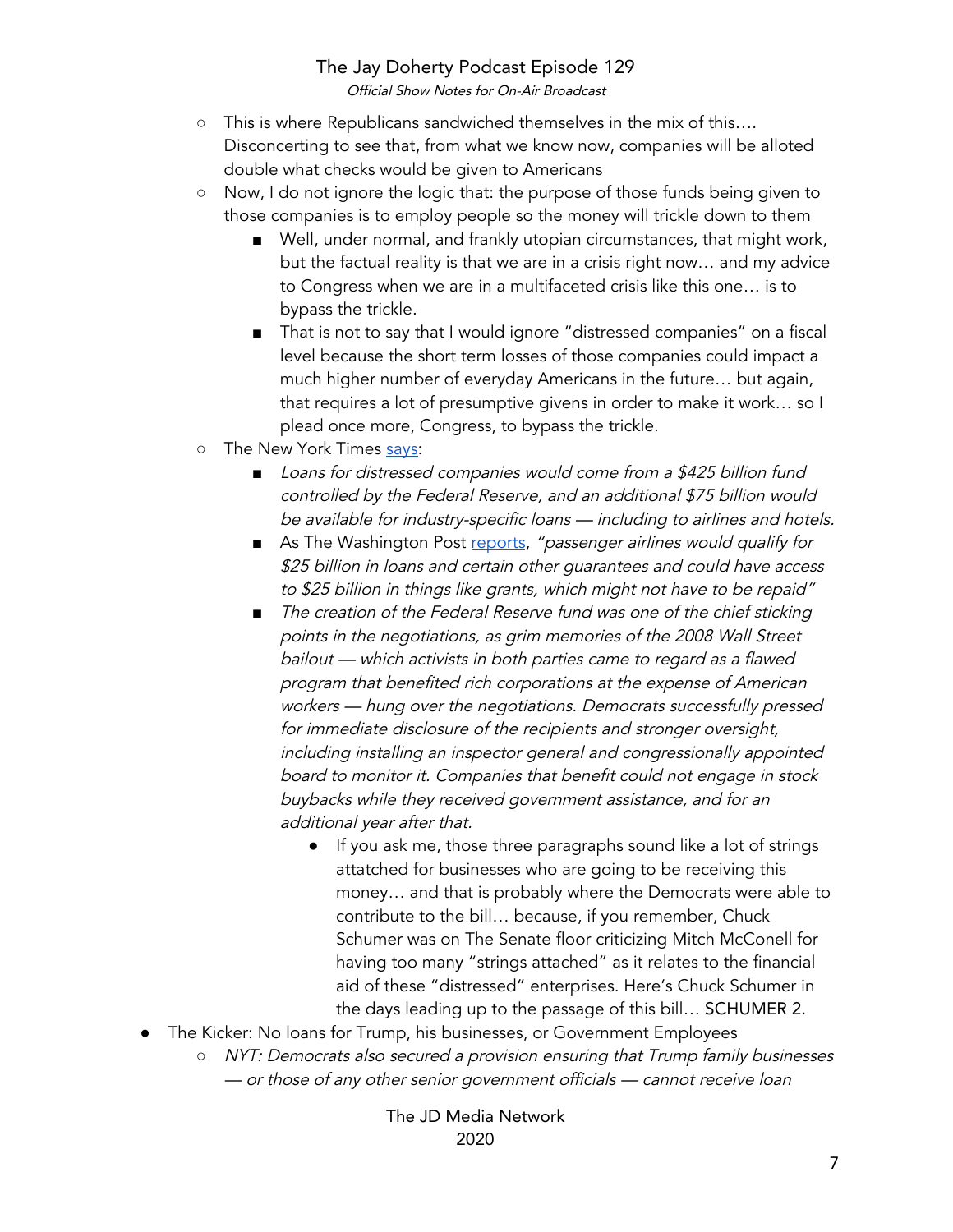Official Show Notes for On-Air Broadcast

money through that fund, though they could potentially still benefit from other parts of the bill.

According to my math, that only adds up to \$1.4 Trillion. But the headline everywhere mentions a \$2 Trillion bill.

What was holding this bill up last night, you might ask yourself… and the answer is that Governors and Senators want changes to this bill to more blatantly accommodate the needs of their constituents. Even in The House, that remains the case.

And, at this point, it really comes down to the question of efficiency or quality. Nancy Pelosi said she'd sign off on the bill, Trump said he will "sign it immediately".

So there are two things we can draw from that:

- 1. The only thing that is stopping Congress right now from passing something is Senators and Governors (Andrew Cuomo) with minor disagreements about certain provisions that affect their local electorate
- 2. The only power Donald Trump has in this entire thing is his signature… and really that is the only thing people should be looking to the President to right now… more on that later.

More specifically, Erica Werner, Mike DeBonis, and Paul Kane of The Washington post [report](https://www.washingtonpost.com/business/2020/03/25/trump-senate-coronavirus-economic-stimulus-2-trillion/):

"New York Gov. Andrew M. Cuomo (D) demanded changes to help his state deal with <sup>a</sup> flood of new virus cases. Four Republican senators on Wednesday said <sup>a</sup> provision in the bill needed to be fixed immediately or it would incentivize people not to return to work. And House Democrats wouldn't provide <sup>a</sup> firm timeline of when they would vote to pass the bill."

Last night, I thought that this thing is certainly not a done deal, and to be honest, I would not have been surprised if it doesn't get passed until tomorrow or early next week. Whenever there is bipartisan blockage -- no matter the scale and no matter the crisis -- the scheduling of passage always gets delayed significantly, going off of past analysis.

In conclusion, The Senate did it, and if you fit within those qualifications that I read at the beginning of the show, enjoy the partial refund of your money!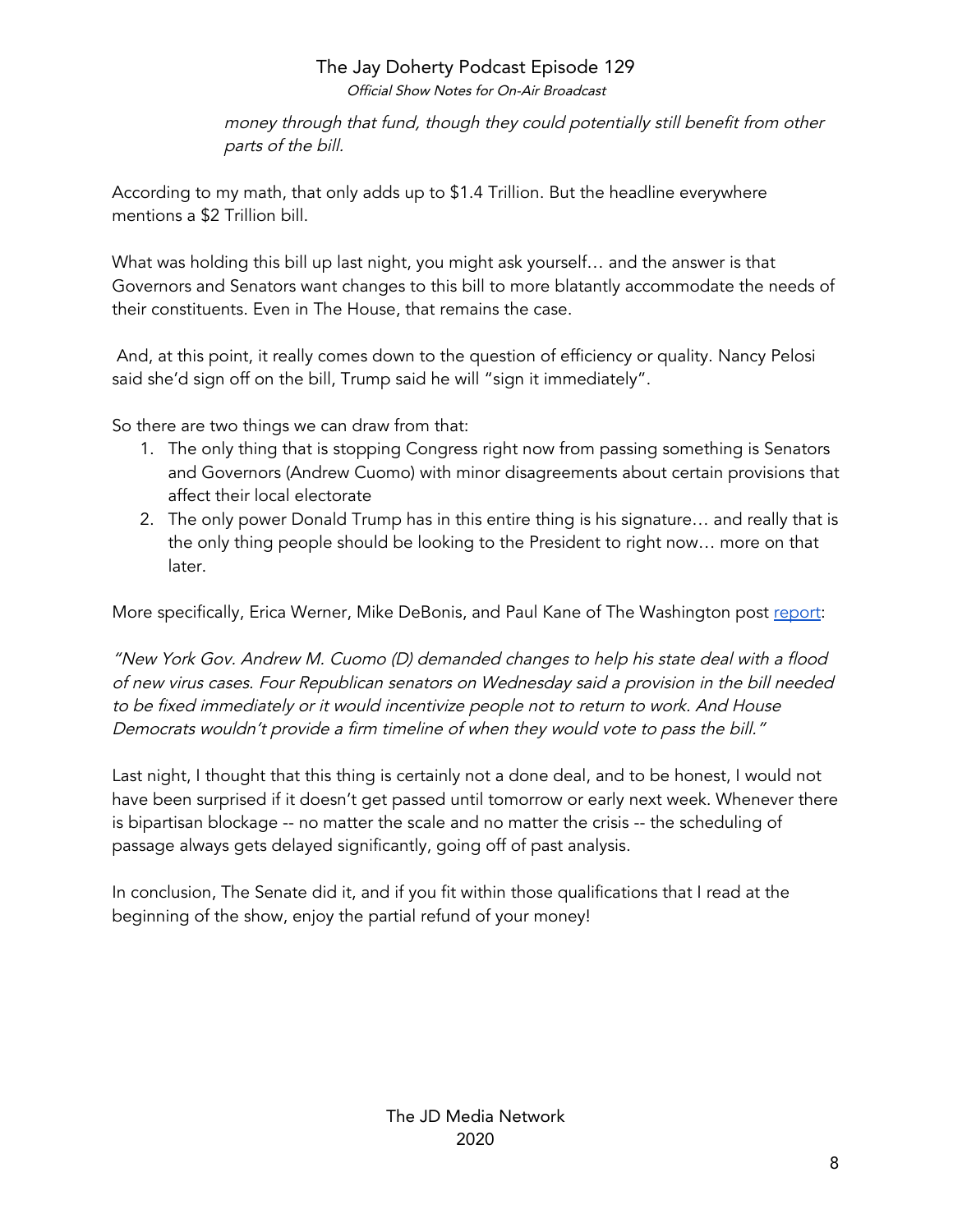READ: THE JAY DOHERTY PODCAST IS NOW ON YOUTUBE! FULL EPISODES WILL TAKE ADVANTAGE OF YOUTUBE'S NEW "PREMIERE" FEATURE SO YOU AND FELLOW LISTENERS CAN TUNE IN TOGETHER… AND CERTAIN HIGHLIGHTS FROM EPISODES WILL ALSO BE UP ON MY YOUTUBE CHANNEL. YOU CAN GO TO JAY-DOHERTY.COM/YOUTUBE TO SEE ALL OF THE VIDEOS, CONSUME SOME OF THE CONTENT, AND IF YOU'D LIKE TO BE INFORMED OF NEW CONTENT, I WOULD RECOMMEND CONSIDER SUBSCRIBING. JAY-DOHERTY.COM/YOUTUBE

#### A BRIGHT WALL STREET BUT A DARK MAIN STREET

#### Markets at the [moment](https://www.marketwatch.com/investing/index/djia?mod=home-page)

After falling 10,000 points in two months, the Dow Jones industrial average regained more than 2,500 points on Tuesday and Wednesday amid optimism about the recovery package. The precise impact of the legislation could take months to understand. Many businesses have been hammered, perhaps beyond repair, by the economic impact of the virus.

Yesterday's closing bell:



Wall Street seems to be doing well right now. What is not good right now is unemployment in certain states; part of the reason the markets increased so dramatically is that they began to feel a potential sigh of relief coming on as a result of the benefits Congress is providing to the unemployed during this time. [Texas](https://www.texastribune.org/2020/03/24/texas-unemployment-rate-has-more-doubled-9-comptroller-says/) is feeling hard hits as a result of COVID-19. A new [report](https://www.nytimes.com/interactive/2020/03/26/upshot/coronavirus-millions-unemployment-claims.html) from The Dept. of [Labor](https://www.nytimes.com/interactive/2020/03/26/upshot/coronavirus-millions-unemployment-claims.html) says a record 3.28 million people have become unemployed this week alone. See the graph at jay-doherty.com/covidunemployment

#### **BREAK**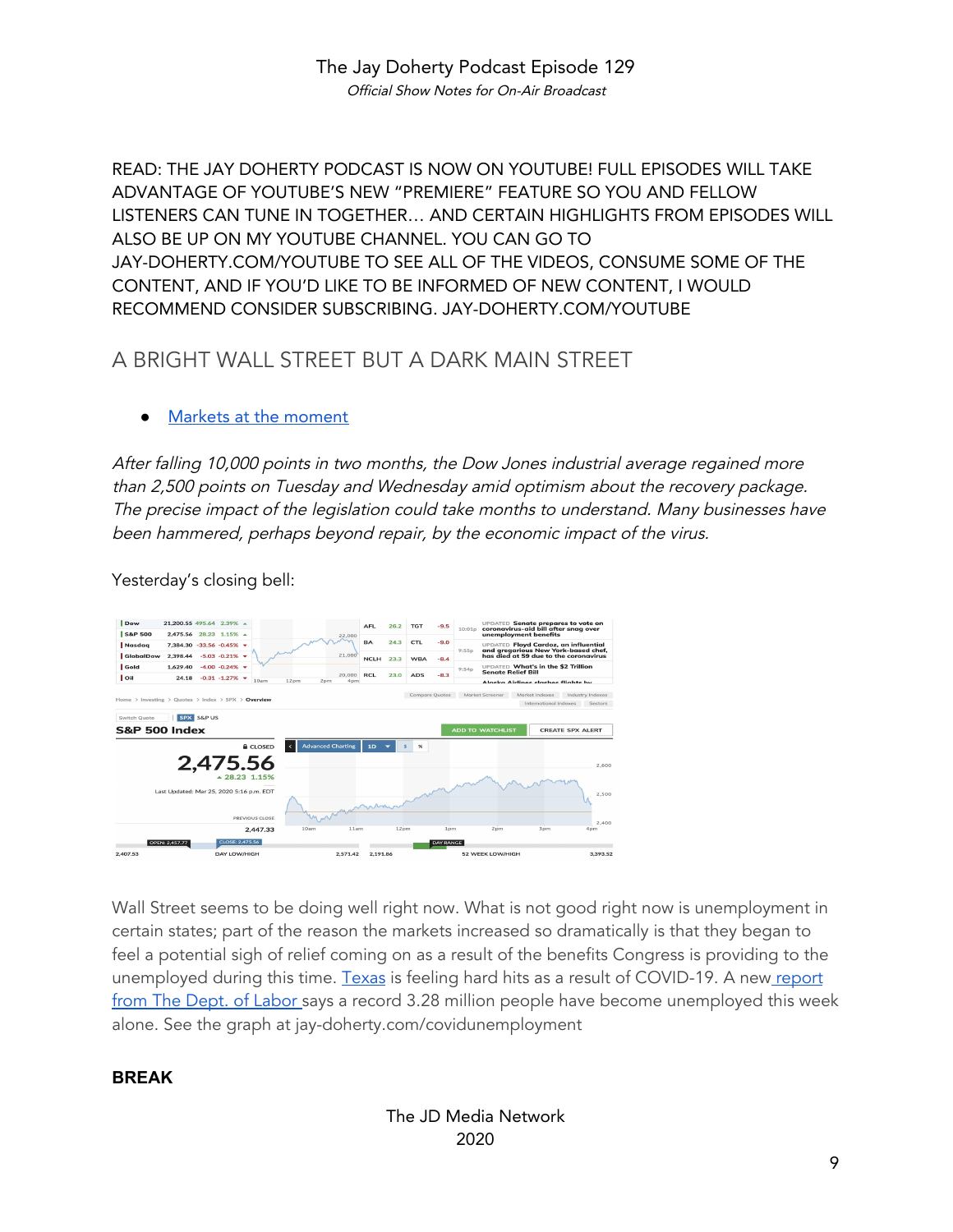Official Show Notes for On-Air Broadcast

#### DON'T LISTEN TO THE PRESIDENT

Instead, listen to the experts, many of whom are promoted by Trump!

#### The Overwhelming Fiscal Inclination

Donald J. Trump has an overwhelming inclination to jumpstart the economy, that publicly he appears to be ignoring not only the facts but also the advice of his truly consummate medical professionals. Namely, Dr. Anthony Fauci and Dr. Deborah Birx, both of whom I would deem trustworthy COVID-19 sources.

Trump participated in what Fox News is calling a [virtual](https://youtu.be/wy3NrqNN9uU) town hall in which he said that he wants to have the economy back up and running by Easter! TRUMP 1

I have a couple of thoughts on this… and they all root in medical facts and pragmatic reality; two things Trump is no fan of.

My first concern would be how quickly this thing could spread. The simple fact is that social distancing does work, and a huge population going back into the workforce in physical clusters would only cause more damage medically and financially to all of America… so my first question, to you, Mr. President is: how would you, being the consummate medical professional you are, stop the virus from spreading if America was "open for business"? TRUMP 2

Ok…. So if I ever made the mistake for running for The Presidency and then proceeded to win, and I happened to be in Trump's shoes right now, I would just say: look, we are going to put economic growth on the backburner for a couple of days. We are still going to be passing stimuluses, we are still going to be helping workers and companies, but we need to make sure we have the virus solved before we have people in the masses going back to work; many of whom could work from home…. Not all but some.

People do want to go back to work; I agree with that, but Trump being the arrogant con man he is, probably wouldn't know that it doesn't always go his way; external forces like viruses, weather, and other natural phenomenons just happen… and I think that should be Trump's talking point right now.

In terms of fiscal repair, I would say that we want to stop the damage right now. We want to stop the bleeding but not sew the cut because sewing the cut too soon will just further damage the wound. We need to take it slowly; stay where we are, and then build up when either